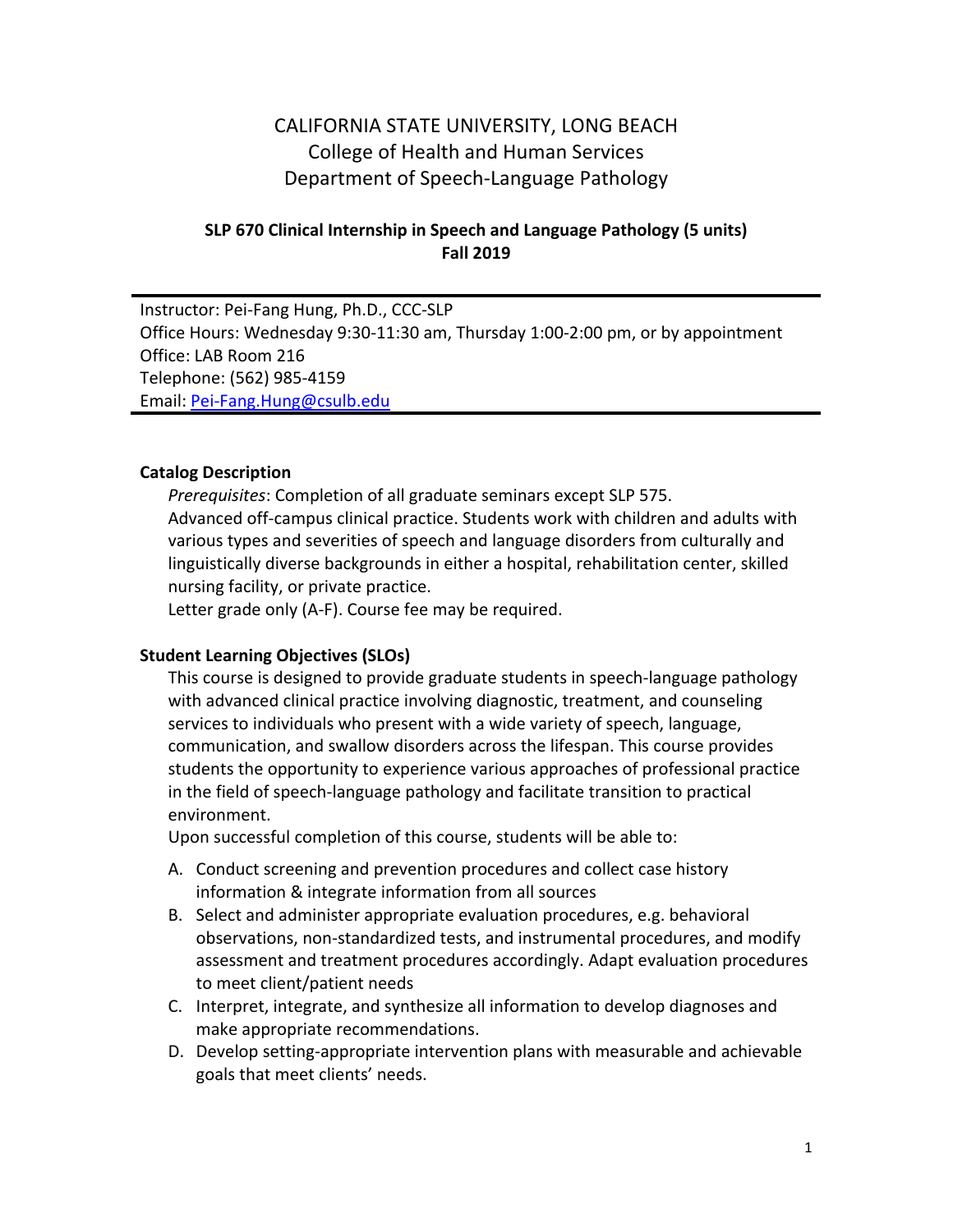- E. Implement intervention plans by selecting or developing appropriate materials and instrumentation for intervention.
- F. Systematically measure and evaluate treatment outcomes and document client's progress using quantitative and qualitative data.
- G. Modify intervention plans strategies, materials, or instrumentation as appropriate to meet the needs of clients
- H. Apply current research-based/theoretically-sound principles and techniques to assessment and intervention.
- I. Recognize the needs, values, preferred mode of communication, and cultural/linguistic background of the client/patient, family, caregivers, and relevant others and modify assessment and intervention accordingly.
- J. Use appropriate oral and written language or other forms of communication with client, relevant others, and other professionals.
- K. Collaborate with other professionals in case management
- L. Provide counseling regarding communication and swallowing disorders to clients, family, caregivers and relevant others
- M. Exhibit professional conduct including integrity, accountability, diligence, and respect when working with clients/patients, family, caregivers, supervisors, and colleagues.

# **Course Policy**

- Students are expected to abide by the ASHA Code of Ethics. Violations of the Code of Ethics may result in permanent dismissal from clinical internship and may be subject to the dismissal from the academic program.
- Students are expected to strictly adhere to the guidelines of the Health Insurance Portability and Accountability Act (HIPAA) http://www.hhs.gov/policies/index.html). All students are expected to protect the confidentiality of clients/patients served in the off-campus internship facilities and to maintain professional attire and demeanor. Any conduct compromises the quality of services to clients may result in dismissal from clinical internship and from the academic program.
- Internship Hour Requirement This off-campus internship requires **full-time participation (4-5 days) for 12-15 weeks and a minimum of 150 direct contact clock hours**.
	- o Meeting the standard of excellence from the training program is required. In order to ensure the quality of clinical learning and skill development, field supervisors can adjust student interns' schedule and caseload to ensure good quality of learning experience. Thus, students may gain more clock hours than the minimum hour requirement listed above.
	- o Only direct contact with the client or the client's family in assessment, intervention, and/or counseling can be counted toward practicum.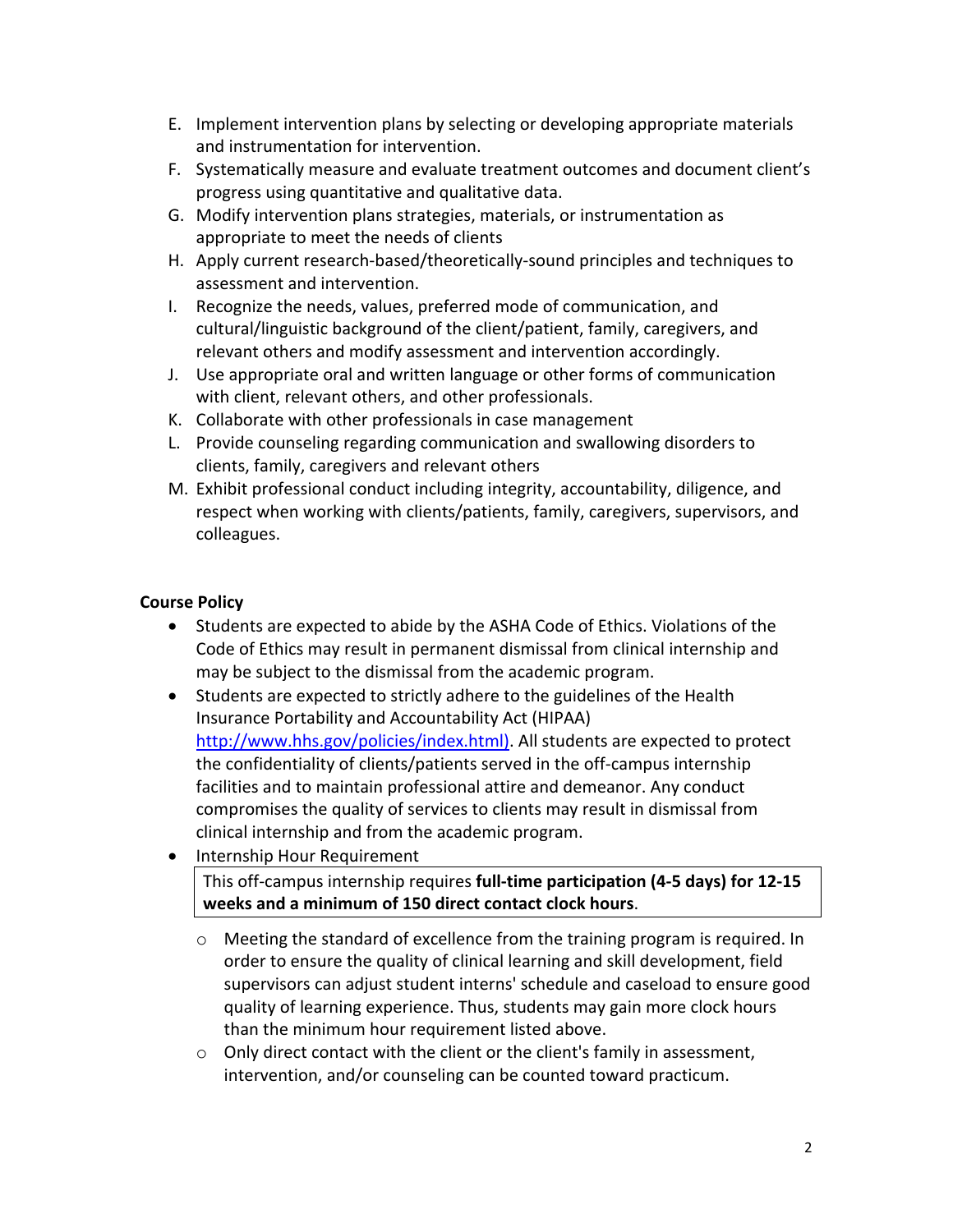- Health Status and Other Training Requirements
	- $\circ$  Most facilities require documented proof of health and training in order to participate in clinical activities. Please check with your individual site manager or supervisor for their requirements.
	- o The following items *may be required* before you start the internship
		- Documentation of various immunizations, e.g. measles, mumps, rubella
		- Documentation of exposure screens, such as tuberculosis (TB)
		- Hepatitis B vaccination or signed declination
		- Proof of negative drug screen
		- Training on universal precautions and infection control, e.g. blood borne pathogen and TB prevention
		- Current cardiopulmonary resuscitation (CPR) certification
		- Completion of HIPAA training
		- Fingerprint clearance
		- Documentation of health insurance and liability insurance
	- $\circ$  It is the student's responsibility to send the required items directly to the offcampus internship supervisor (or other designated personnel at that facility). The off-campus supervisor has the right to terminate a student's clinical internship if these requirements listed above are not met.
	- $\circ$  A copy of the required items should also be submitted to the instructor for the department record.

## **Supervision Policy**

- In the *first week* of the off-campus internship, students must complete the *Supervisor Information Survey* for providing important information regarding the student's placement, such as scheduled work hours, duration of placement, and contact information of relevant personnel.
- Supervision is to be provided in accordance with ASHA requirements:
	- $\circ$  Off-campus internship supervisors must hold a current Certificate of Clinical Competence in Speech-Language Pathology (CCC-SLP) from ASHA. Supervision cannot be provided by individuals with a clinical fellowship (CF).
	- $\circ$  Direct supervision must be in real time. A supervisor must be available for consultation before or after any clinical service is provided by the student.
	- o Supervision of clinical practicum is intended to provide guidance and feedback and to facilitate the student's acquisition of essential clinical skills.
	- o The amount of direct supervision must be commensurate with the student's knowledge, skills, and experience, **must be more than 25% of the student's total contact with each client/patient**, and must take place periodically throughout the practicum.
	- o Major clinical decisions (e.g., discharge, diet change, eligibility for service) must be made **only after consultation with supervisor**.
	- o Client contact hours must be accurately recorded by the student and are counted solely for the time the student is in **direct contact** with the client/patient.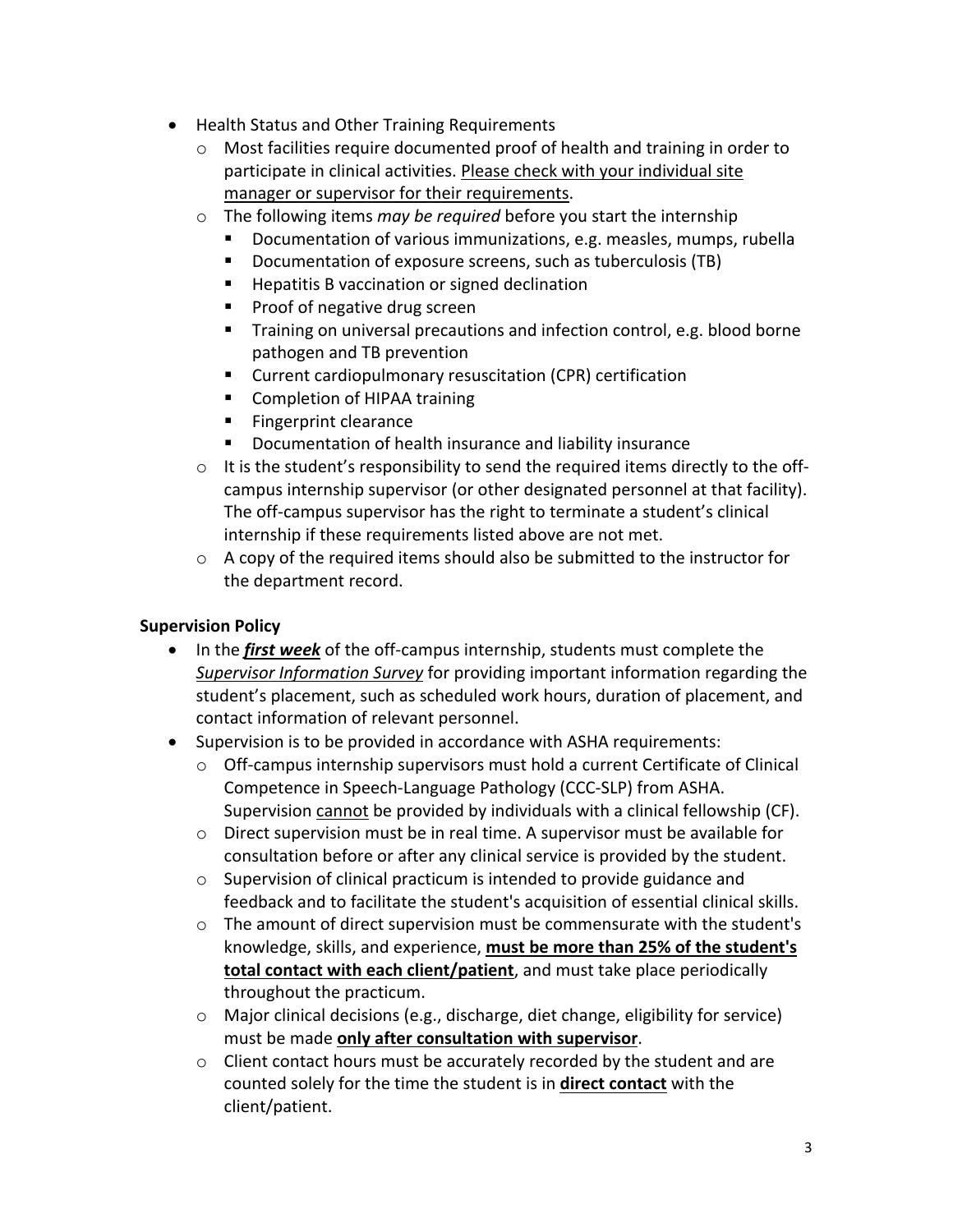- $\circ$  Periodic verbal and written evaluations of student performance have to be given at the field supervisor's discretion and at appropriate time intervals. **Supervision must be sufficient to ensure the welfare of the client/patient.**
- o Formal and comprehensive evaluations must be completed by the offcampus internship supervisor at the mid-semester and at the end of the semester via *Clinical Assessment of Learning Inventory of Performance Streamlined Office Operations (CALIPSO)*.
- Throughout the semester, the course instructor will be in contact with the offcampus internship supervisor to monitor the student's clinical performance and professional conduct. This is completed via phone call, email exchange, and site visits.
- The frequency of the site visits varies depending on the type of setting, the progress of the student, and the desires of the supervisor or student.
- Off-campus internship supervisors and students should feel free to contact the course instructor if any concerns or questions arise.
- If the student's clinical internship is not progressing effectively, the off-campus internship supervisor and course instructor may terminate the internship. Every effort should first be made to identify and resolve any problems and concerns in an attempt to prevent this outcome.

| Date       | Topic(s)                           | <b>Reading Assignments</b> | <b>To-Do Tasks</b>  |
|------------|------------------------------------|----------------------------|---------------------|
| Meeting 1  | • Introduction and course syllabus | Review previous course     | Complete            |
| 08/22/2019 | • General internship requirements  | work                       | supervisor survey   |
| Meeting 2  | • Infection control and prevention | Infection prevention       | Sign up for on-site |
| 09/13/2019 | • Standard precaution              | and control guidelines     | visits              |
|            |                                    | for SLP (2010)             |                     |
| Meeting 3  | • US health insurance systems      | ASHA (2016)                | Complete midterm    |
| 10/11/2019 | • Healthcare coding systems        |                            | evaluation          |
| Meeting 4  | • Outcome measure systems          | Dijkers, Murphy, &         | Sign up for oral    |
| 11/15/2019 | • EBP and ethical considerations   | Krellman (2012)            | presentations       |
| Meeting 5  | <b>Case Presentations</b>          |                            |                     |
| 12/06/2019 |                                    |                            |                     |

#### **Course Outline/Schedule**

*\*This course schedule/outline is tentative. The instructor reserves the right to change/modify it at anytime*

### **Certification Standards**

Satisfactory completion of this course is intended to assist students in meeting the following knowledge and skill sections of the American Speech-Language-Hearing Association (ASHA) Standards for the Certificate of Clinical Competence in Speech-Language Pathology, effective January  $1<sup>st</sup>$ , 2020: Standard V-A to Standard V-E. The clinical training component of the graduate program has been designed such that, upon completion, students will meet all of the clinical requirements for ASHA certification as a speech-language pathologist and the requirements for California SLP State License and Teaching Credential.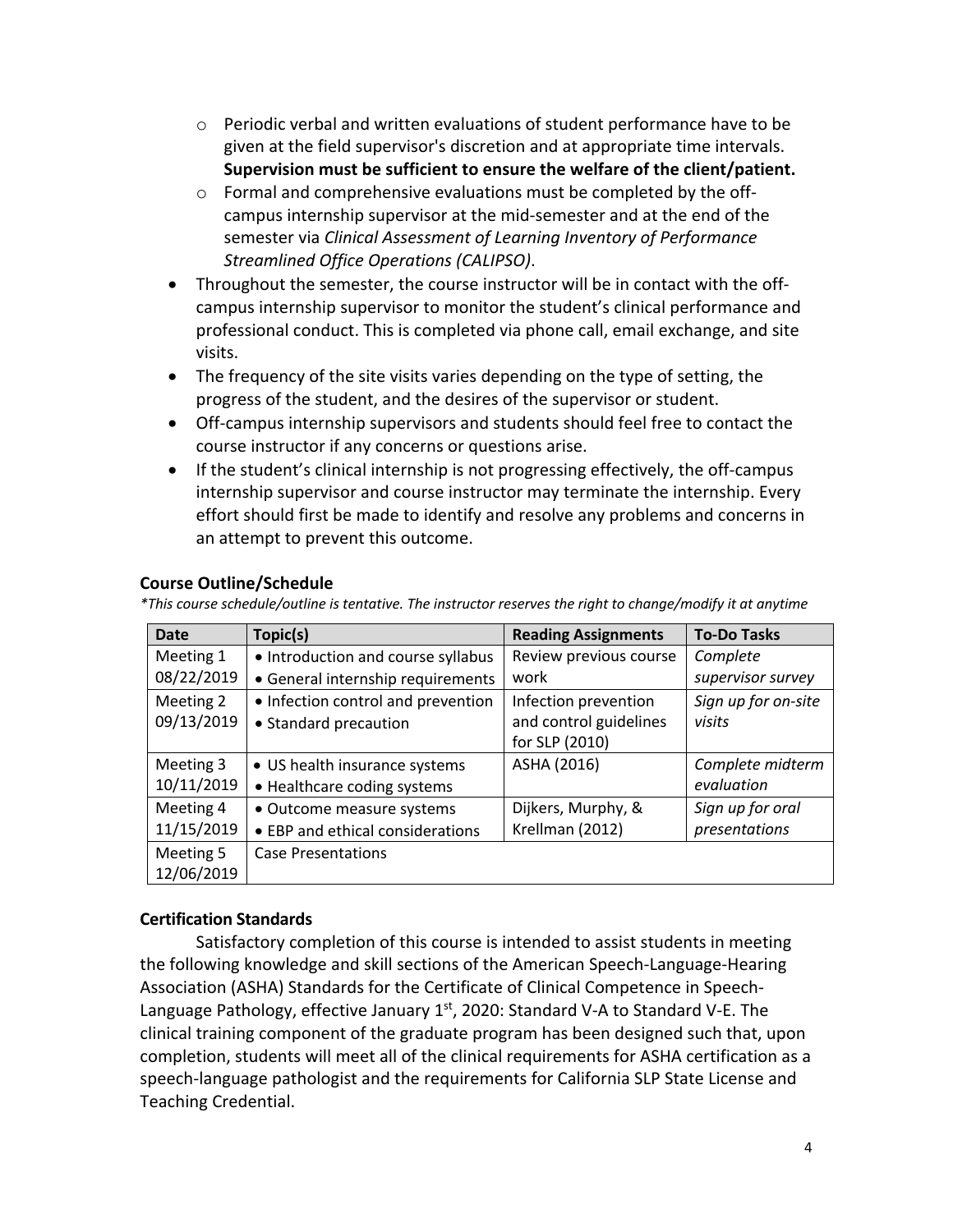| <b>SLO</b>       | <b>ASHA CCC</b>  | <b>CAA</b>          | <b>CCTC Standards</b>     | <b>Evaluation Method</b>          |
|------------------|------------------|---------------------|---------------------------|-----------------------------------|
|                  | <b>Standards</b> | <b>Competencies</b> |                           |                                   |
| SLO A            | Standard         | 3.1.1B              | <b>General Standard 5</b> | CALIPSO evaluations, clinical     |
|                  | V-A to F         | 3.1.4B              | SLP Standard 3, 4         | documentation                     |
|                  |                  |                     |                           |                                   |
| SLO B            | Standard         | 3.1.4B              | <b>General Standard 5</b> | CALIPSO evaluations, clinical     |
|                  | V-A to F         |                     | SLP Standard 3, 4         | documentation                     |
| SLO <sub>C</sub> | Standard         | 3.1.2B              | <b>General Standard 5</b> | CALIPSO evaluations, clinical     |
|                  | V-A to F         | 3.1.3B              | SLP Standard 3, 4         | documentation                     |
|                  |                  |                     |                           |                                   |
| SLO D            | Standard         | 3.1.4B              | <b>General Standard 5</b> | CALIPSO evaluations, clinical     |
|                  | V-A to F         |                     | SLP Standard 3, 4         | documentation, site visit rating  |
| SLO E            | Standard         | 3.1.5B              | <b>General Standard 5</b> | CALIPSO evaluations, clinical     |
|                  | V-A to F         |                     | SLP Standard 3, 4, 5      | documentation, site visit rating  |
|                  |                  |                     |                           |                                   |
| <b>SLOF</b>      | Standard         | 3.1.5B              | General Standard 4        | CALIPSO evaluations, clinical     |
|                  | V-A to F         |                     | SLP Standard 4, 5         | documentation, site visit rating  |
| SLO G            | Standard         | 3.1.5B              | <b>General Standard 3</b> | CALIPSO evaluations, clinical     |
|                  | V-A to F         |                     | SLP Standard 4, 5         | documentation, site visit rating  |
|                  |                  |                     |                           |                                   |
| SLO <sub>H</sub> | Standard         | 3.1.5B              | <b>General Standard 2</b> | CALIPSO evaluations, clinical     |
|                  | V-A to F         | 3.1.6B              | SLP Standard 4, 5         | documentation, site visit rating, |
|                  |                  |                     |                           | case presentation                 |
| SLO <sub>1</sub> | Standard         | 3.1.1B              | <b>General Standard 2</b> | CALIPSO evaluations, clinical     |
|                  | $V-A$            |                     | SLP Standard 4, 5         | documentation, site visit rating, |
|                  |                  |                     |                           | case presentation                 |
| SLO J            | Standard         | 3.1.1B              | General Standard 3, 4     | CALIPSO evaluations, clinical     |
|                  | V-A              | 3.1.6B              | SLP Standard 4, 5         | documentation, site visit rating, |
|                  |                  |                     |                           | case presentation                 |
| <b>SLOK</b>      | Standard         | 3.1.1B              | General Standard 4, 6     | CALIPSO evaluations, clinical     |
|                  | V-A              | 3.1.6B              |                           | documentation, site visit rating  |
| SLO <sub>L</sub> | Standard         | 3.1.1B              | <b>General Standard 4</b> | CALIPSO evaluations, clinical     |
|                  | V-A              |                     |                           | documentation, site visit rating  |
| SLO M            | Standard         | 3.1.1B              | <b>General Standard 4</b> | CALIPSO evaluations, clinical     |
|                  | V-A              |                     |                           | documentation, site visit rating  |
|                  |                  |                     |                           | Attendance and participation      |

For detailed information, please visit

- ASHA 2020 Standards for the Certificate of Clinical Competence in Speech-Language Pathology: https://www.asha.org/Certification/2020-SLP-Certification-Standards/
- CAA 2017 Standards for Accreditation: https://caa.asha.org/wp-content/uploads/Accreditation-Standards-Documentation-Guidance.pdf
- California Commission on Teacher Credentialing: https://www.ctc.ca.gov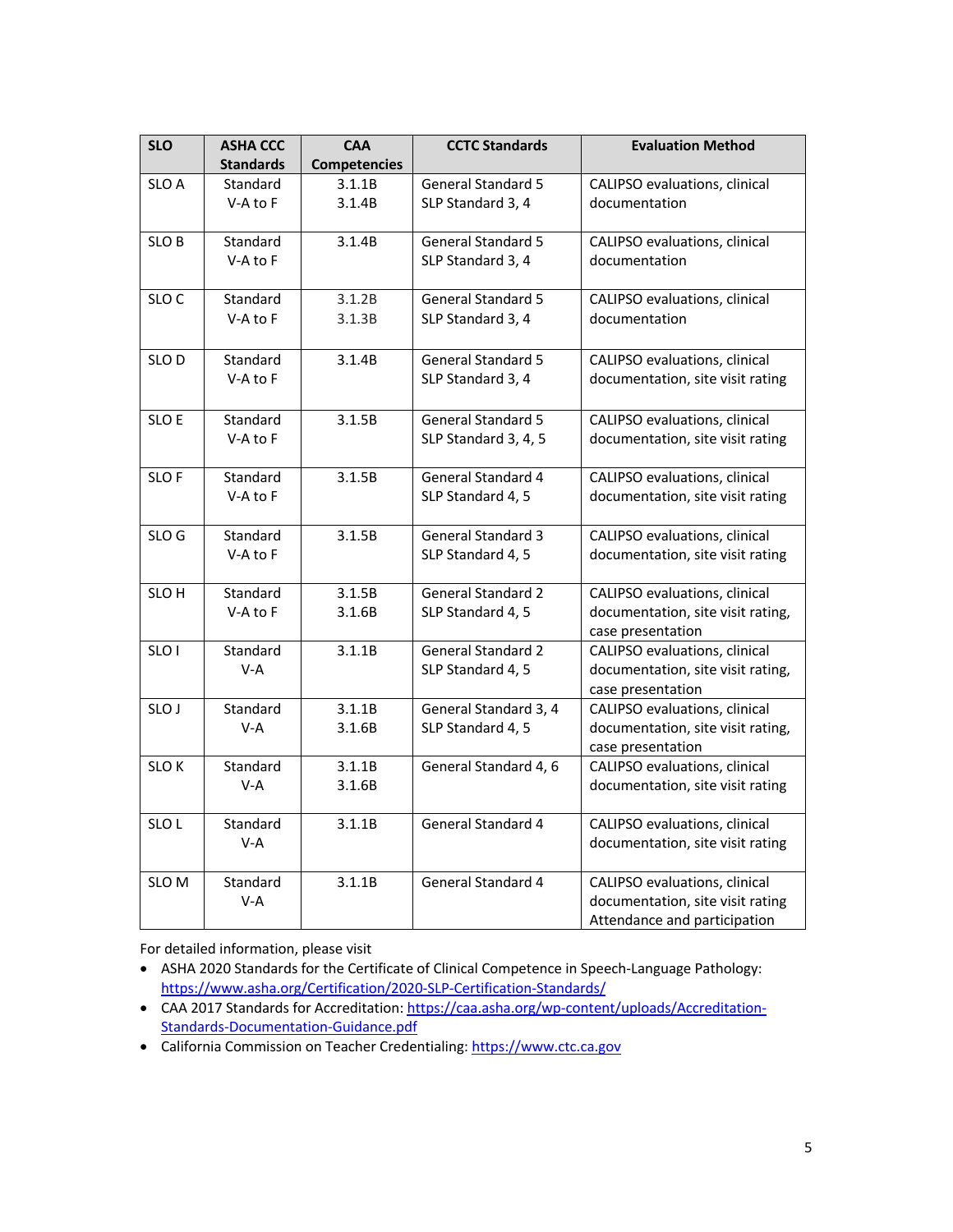#### **Methods of Evaluation**

- Attendance and participation in the filed internship experience and monthly mandatory meetings
- Clinical Documentation
	- o Including but not limited to diagnostic/evaluation reports, therapy plans, daily/progress notes, and discharge reports
	- o *Clinical Hours*

The student clinician is responsible for keeping track of the number of practicum hours. The documentation of clock hours is managed via the *Clinical Assessment of Learning Inventory of Performance Streamlined Office Operations (CALIPSO)*. The student is advised to submit clock hours for approval on a *weekly* basis.

o *Session Documentation*

The student clinician should be required to complete the paperwork used by professionals at the work setting. In addition, session plans may be required to help the student clinician better develop the structure of the sessions.

o *Clinical Notes/Reports*

It is highly recommended that supervisors require the student to submit reports and/or notes on each client seen. It is suggested that these notes and/or reports be submitted in draft before the material is included in a patient chart or client file.

- Mid-Semester and Final Evaluation of Clinical Performance and the Development of Clinical Skills
	- $\circ$  For the clinical skill and performance evaluations, the off-campus supervisor will use the *Clinical Assessment of Learning Inventory of Performance Streamlined Office Operations (CALIPSO)* to evaluate the student's clinical skills, competencies, and overall performance.
	- o The evaluations will be completed at the mid-semester and the end of semester by the student's field supervisor(s).
	- o Major areas included in the evaluations are:
		- Clinical Skills: Skills of conducting assessment and implementing treatment intervention, such as the clinician's ability to select, administer, score, and interpret assessment and the ability to plan, implement, and document therapy outcomes. This section may not be applicable until the student clinician is in a position to complete diagnostic evaluations or implement treatment interventions.
		- Interpersonal Skills: Skills in this area reflect a student clinician's ability to interact, communicate, and build relationships with clients/patients, family members, caregivers, supervisors, and other professionals.
		- Professional Management: Essential skills for a student clinician to function as a responsible professional in the work setting.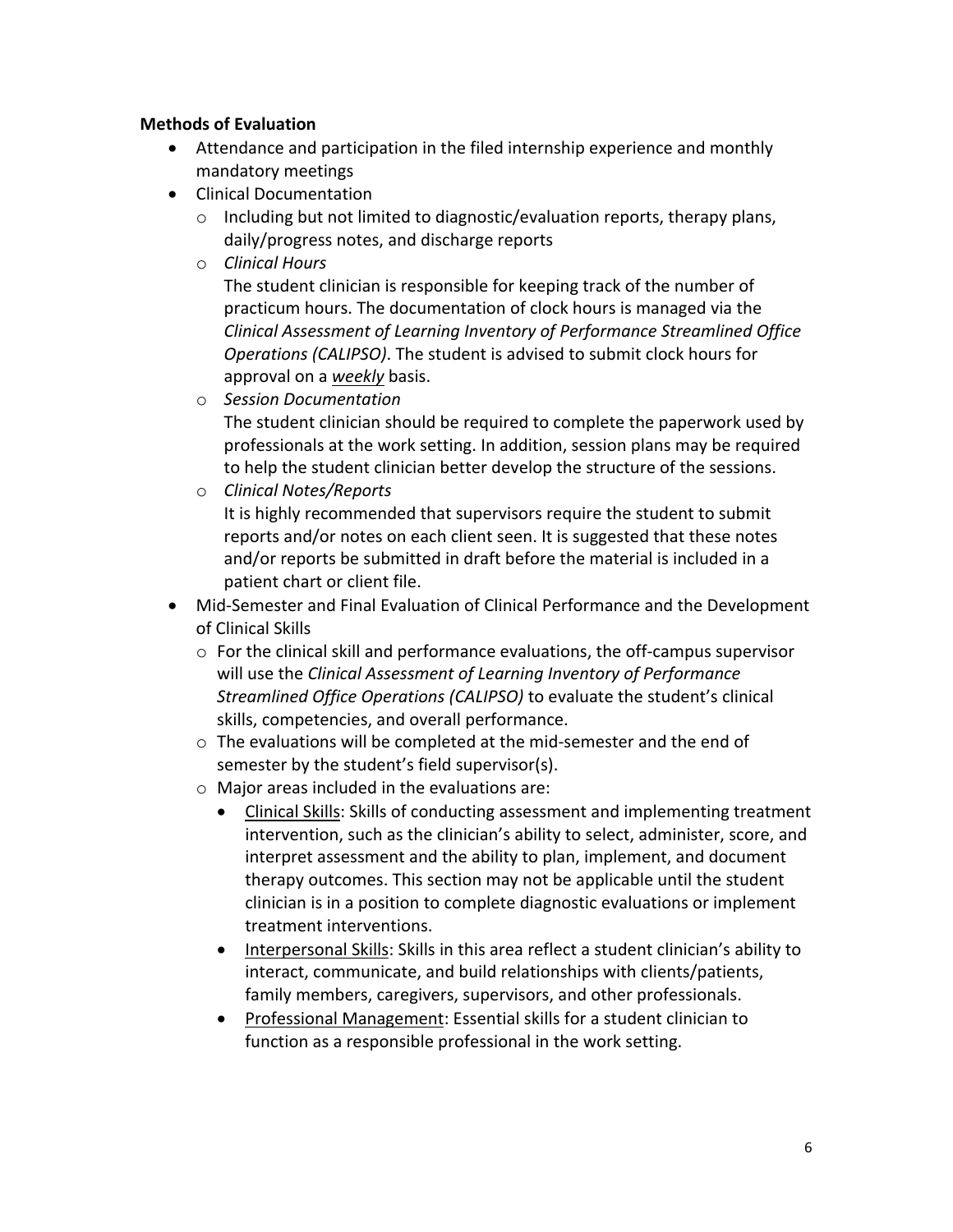- Site Visit Evaluation
	- o This is to evaluate the student's clinical skill development, clinical competencies, and overall performance
	- $\circ$  The frequency of the site visits will vary depending on the type of setting, the progress of the student, and the desires of the supervisor or student.
	- o Detailed grading rubric will be distributed separately
- Case Presentation Assignment
	- o 5-10-minute individual PowerPoint presentation
	- o Detailed outline will be distributed separately
- Oral language, interpersonal skills, and professional development

### **Grading Policy**

Student clinicians will be evaluated through their performance clinically, through documentation, and by evaluation of personal, social and behavioral qualities. The student's clinical performance will be closely monitored by the off-campus internship supervisor and the instructor throughout the semester. Students will be given feedback about their performance, such as strengths and areas that need improvement during a mid-semester and final evaluations. Additionally, other related factors will be taken into consideration in order to reflect the overall performance, such as modifications based on the supervisor's feedback, collaboration, flexibility, and willingness to assist others. Student clinicians are expected to take an active role in developing their clinical and professional skills.

Grades will be assigned based on the field supervisor's rating, instructor's field observation, competencies, work ethics (such as attendance, collaboration with other professionals), and interpersonal skills.

| <b>Assessment Description</b>          | <b>Points</b> | % of Course | <b>SLO</b>          | <b>ASHA</b> |
|----------------------------------------|---------------|-------------|---------------------|-------------|
|                                        |               | Grade       |                     | Competency  |
| Attendance and participation           | 20            | 10%         | SLO M               | $V-B$       |
| Clinical documentation                 | 20            | 10%         | SLO A-M             | V-A to V-F  |
| Mid-semester evaluation                | 40            | 20%         | SLO A-M             | V-A to V-F  |
| Final evaluation                       | 40            | 20%         | SLO A-M             | V-A to V-F  |
| Site visit evaluation                  | 40            | 20%         | SLO D-J, M          | V-A to V-F  |
| Case presentation assignment           | 20            | 10%         | SLO <sub>H</sub> -J | $V-B, V-F$  |
| Oral language, interpersonal qualities | 20            | 10%         | SLO I-M             | V-A         |
| <b>Total</b>                           | 200           | 100%        |                     |             |

The midterm evaluation, final evaluation and site visit observation will be graded based on the ASHA Competency Ratings:

#### Independent  $(I) = 4.0$  points

Skill demonstration meets standards and the student is independent in performance of a desired skill. The student demonstrates clear and consistent knowledge demonstration clinically of the desired skill. Minimal-to-no assistance from the supervisor is required. Interactions with the supervisor relative to this skill are collaborative only, without direct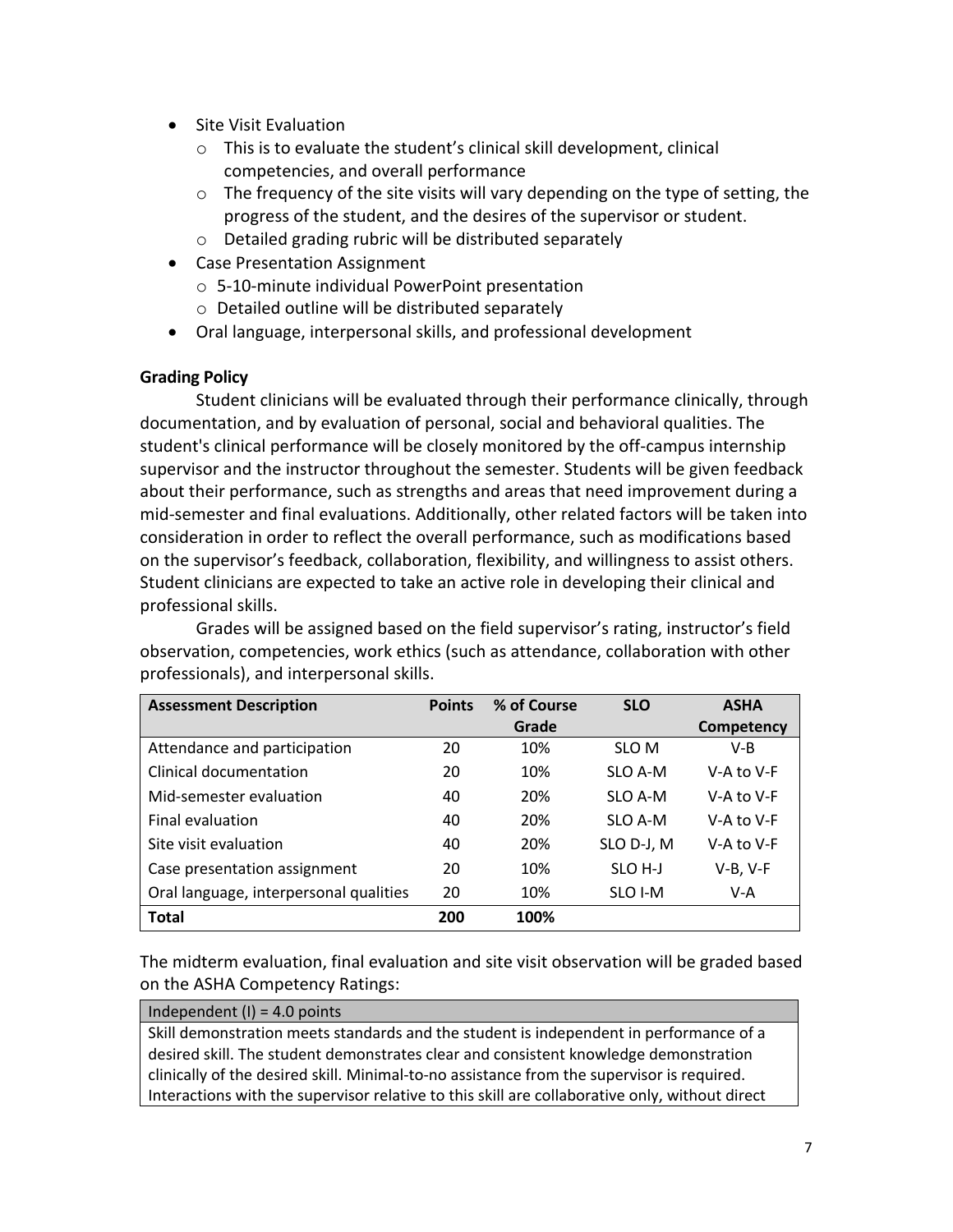instructor assistance or guidance required.

Adequate with Support (AS) = 3.0 points

Skill demonstration approaches standard and is adequate with instructor support. The student evidences knowledge of and consistent demonstration of a desired skill but independence without the supervisor's assistance or guidance is not evident. Intermittent assistance or guidance from the supervisor is required.

Emerging  $(E) = 2.0$  points

Skill development is emerging. The student evidences some knowledge of and intermittent ability to demonstrate a desired skill. Consistent demonstration and clear knowledge is not evident. Additional instruction and guidance from the supervisor is required. One-to-one demonstrations from the supervisor is not required.

Minimal/Not Begun (MNB) = 1.0 point

Skill development is minimal or not begun. The student demonstrates minimal knowledge of or ability to demonstrate a desired skill with significant supervisor support. The student requires consistent supervisor assistant and guidance AND one-to-one demonstration of skill development.

| 90-100%<br>(180 points and above)      |  | = A Performance at the highest level showing<br>sustained excellence.           |
|----------------------------------------|--|---------------------------------------------------------------------------------|
| 80-89%<br>$(160-179.9 \text{ points})$ |  | = B Performance at high level showing consistent and<br>effective achievement.  |
| 70-79%<br>$(140-159.9 \text{ points})$ |  | = C Performance at an adequate level meeting basic<br>requirements.             |
| 60-69%<br>(120-139.9 points)           |  | $=$ D Performance is less than adequate meeting<br>minimum course requirements. |
| Below 60%<br>(Less than 120 points)    |  | = F Performance in which minimal course<br>requirements have not been met.      |

Grades are distributed as follows (total points for this course is 200 points):

The student is required to obtain a grade of A or B in order to pass the internship. A grade of "C" or below will be considered to have not met the minimal competency requirement in ASHA Standards for the Certificate of Clinical Competence in Speech-Language Pathology. A grade of "C" or lower will be considered a fail. If the student earns a grade of C or lower, the following remediation will take effect:

- The student is required to repeat the internship.
- The student's clinical hours will not be signed until the second rotation is completed and passed.
- Failure in the internship has the same consequences as failing an academic course. Administration Committee may recommend withdrawal from the academic program.

The instructor reserves the right to adjust the final grade (either up or down) in order to most accurately reflect the student's performance, consistent with the University's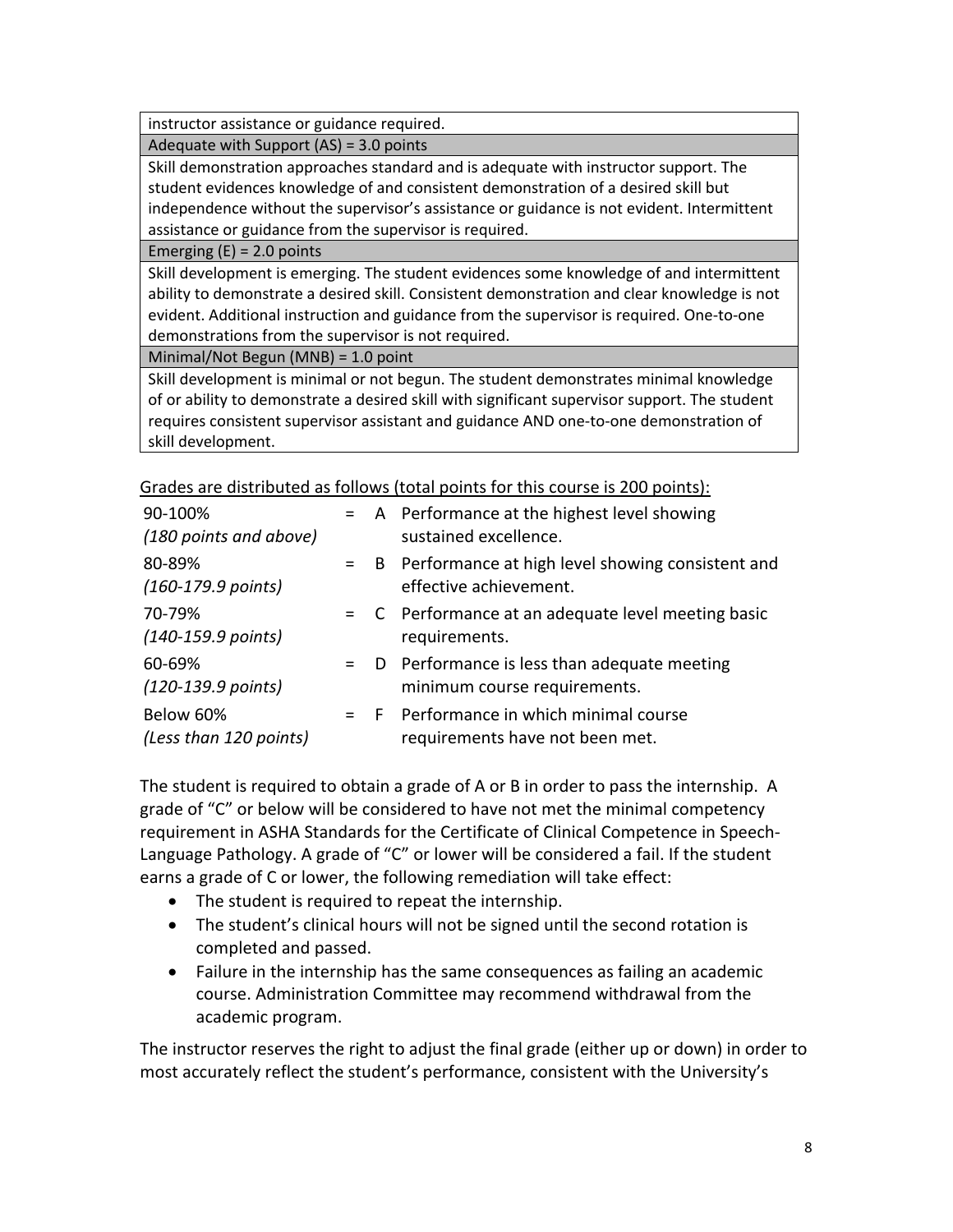definitions for graduate grade assignment, as discussed in University Course Catalog, under General Regulations and Procedures: Grades and Grading Procedures.

## **Attendance Policy**

Attending monthly class meetings is **Mandatory**. Fail to attend these meetings may affect your grade of this course.

All scheduled absences must be approved by both the off-campus internship supervisor and the instructor. Excused absences will only be accepted with official documentation, such as a doctor's note, jury summons, etc.

Students may have a valid reason to miss a class. When any of the following reasons directly conflict with class meeting times, students are responsible for informing faculty members, of the reason for the absence and for arranging to make up missed assignments, tests, quizzes, and class work insofar as this is possible. Excused absences include, but are not limited to:

- A. Illness or injury to the student, or medical condition, including those related to pregnancy
- B. Death, injury, or serious illness of an immediate family member. An immediate family member is defined as a close relative, or a person residing in the immediate household of the student
- C. Religious reasons (California Education Code section 89320)
- D. Jury duty, military service, or government obligation
- E. University sanctioned or approved activities (examples include but are not limited to: artistic performances, participation in scholarly conferences and presentations, intercollegiate athletic activities, student government, required class field trips, etc.)

Faculty members are not obligated to consider other absences as excused. The earliest possible notification is preferred for all excused absences. Advance notification minimally one week in advance is required and verification may be requested for the following absences: Jury duty, military service, or other government obligation; religious reasons; university-sanctioned or approved activities.

# **Appropriate Attire/Professional Conduct**

Student clinicians are expected to dress in professional attire and conduct themselves in a professional manner during all clinical appointments.

# **Statement of Non-discrimination**

California State University, Long Beach is committed to maintaining an inclusive learning community that values diversity and fosters mutual respect. All students have the right to participate fully in university programs and activities free from discrimination, harassment, sexual violence, and retaliation. Students who believe they have been subjected to discrimination, harassment, sexual violence, or retaliation on the basis of a protected status such as age, disability, gender, gender identity/expression, sexual orientation, race, color, ethnicity, religion, national origin,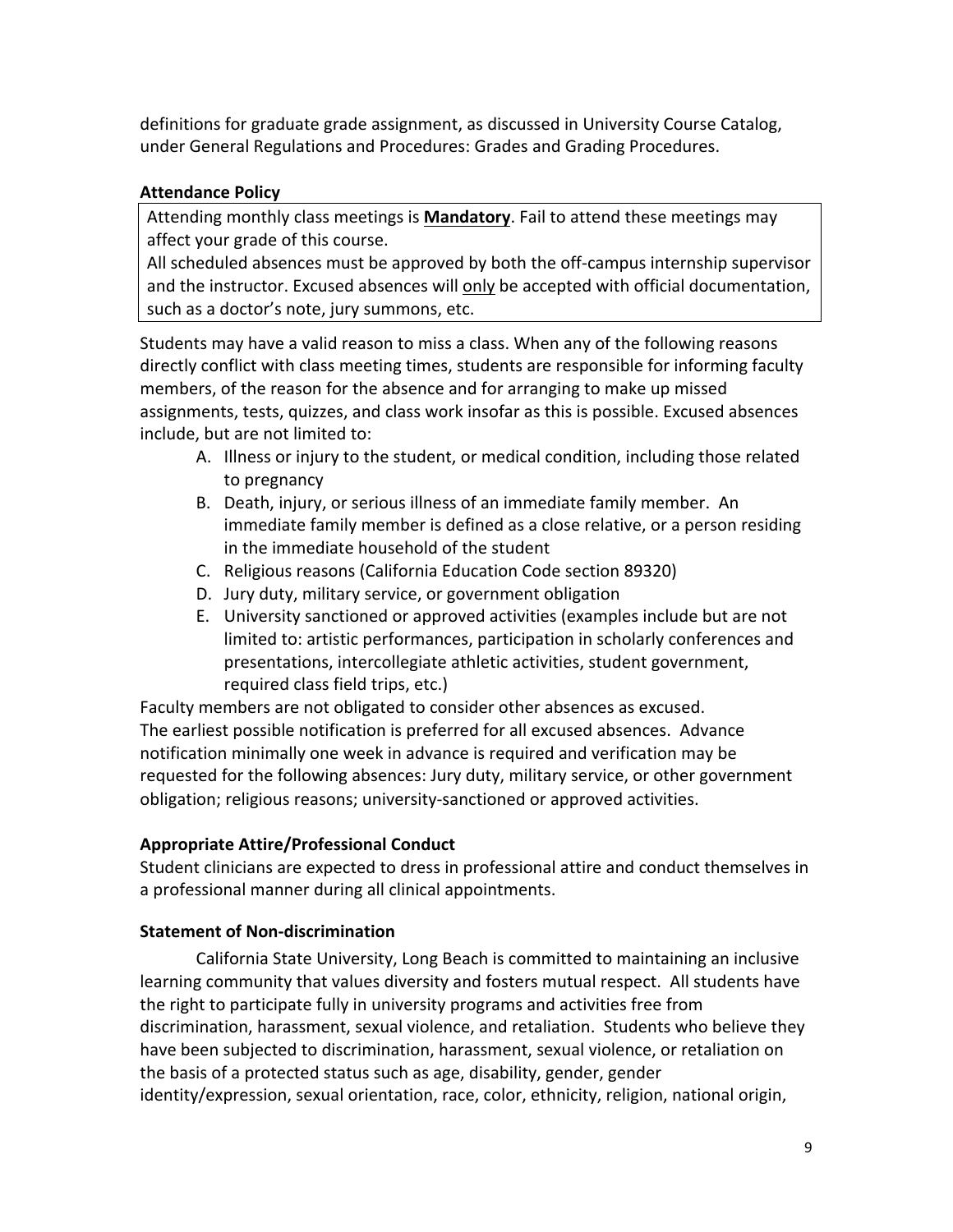veteran/veteran status or any other status protected by law, should contact the Office of Equity & Diversity at (562) 985-8256, University Student Union (USU) Suite 301, http://www.csulb.edu/depts/oed/.

## **Statement of Accessibility**

All instructors shall be familiar with best practices in making their syllabus and course documents accessible to all students and upon request provide the format need for the student. Instructors can access best practices at the following link.

http://www.csulb.edu/divisions/aa/academic\_technology/itss/course\_materials/accessibil ity/

# **Accommodation**

It is the student's responsibility to notify the instructor in advance of the need for accommodation of a university verified disability (PS 11-07, Course Syllabi and Standard Course Outlines).

Students needing special consideration for class format and schedule due to religious observance or military obligations must notify the instructor in advance of those needs. Students who require additional time or other accommodation for assignments must secure verification/assistance from the CSULB Disabled Student Services (DSS) office located at 270 Brotman Hall. The telephone number is (562)985.5401. Accommodation is a process in which the student, DSS, and instructor each play an important role. Students contact DSS so that their eligibility and need for accommodation can be determined. DSS identifies how much time is required for each exam. The student is responsible for discussing his/her need with the instructor and for making appropriate arrangements. Students who are eligible to receive accommodation should present an Accommodation Cover Letter and a DSS Student/Teacher Testing Agreement Form to the instructor as early in the semester as possible, but no later than a week before the first test. (It takes one week to schedule taking an exam at the DSS office.) The instructor welcomes the opportunity to implement the accommodations determined by DSS. Please ask the instructor if you have any questions.

# **Cheating and Plagiarism (CSULB Catalog, AY 2019-2020)**

### Definition of Plagiarism

Plagiarism is defined as the act of using the ideas or work of another person or persons as if they were one's own, without giving credit to the source. Such an act is not plagiarism if it is ascertained that the ideas were arrived at through independent reasoning or logic or where the thought or idea is common knowledge. Acknowledge of an original author or source must be made through appropriate references, i.e., quotation marks, footnotes, or commentary. Examples of plagiarism include, but are not limited to, the following: the submission of a work, either in part or in whole, completed by another; failure to give credit for ideas, statements, facts or conclusions which rightfully belong to another; in written work, failure to use quotation marks when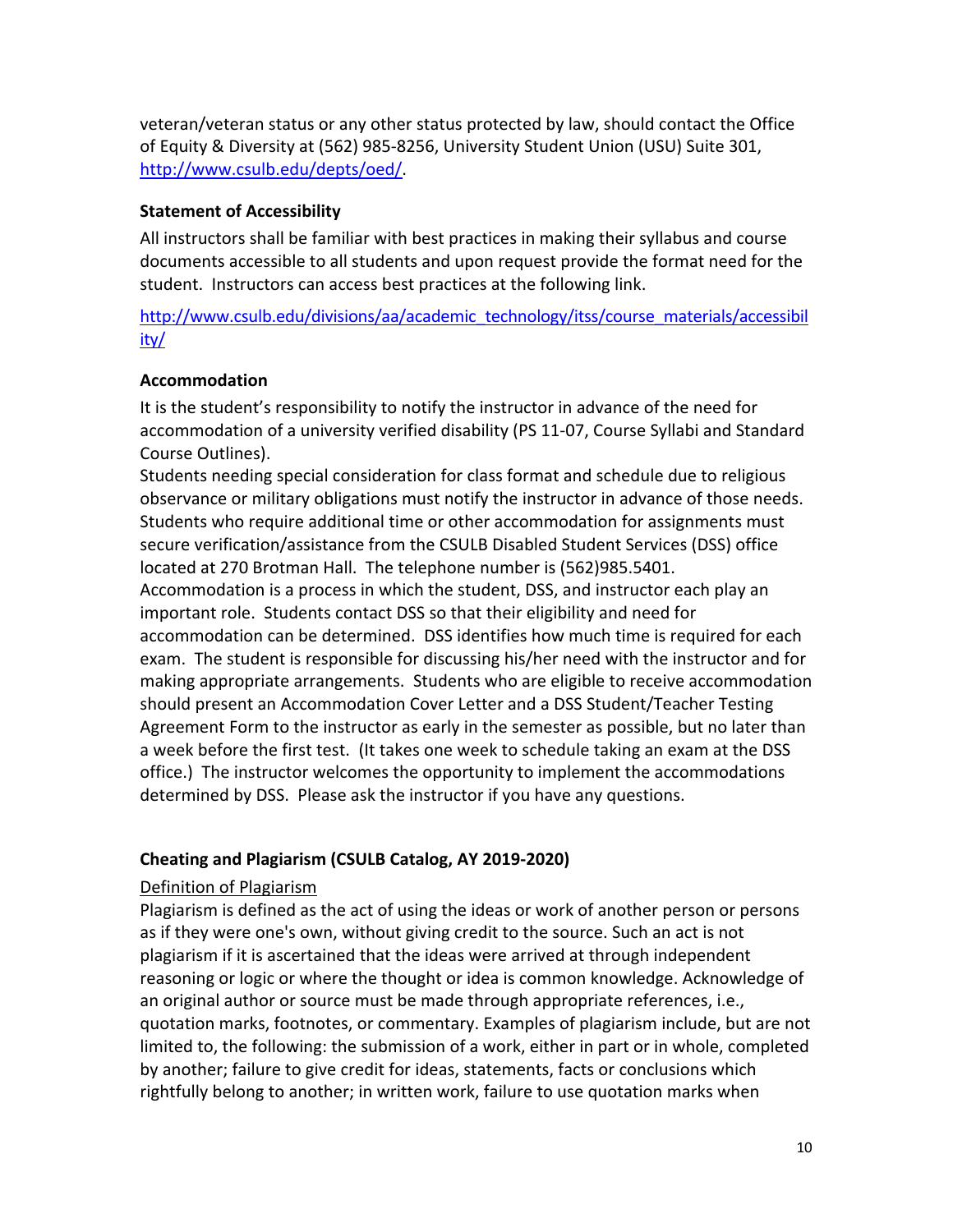quoting directly from another, whether it be a paragraph, a sentence, or even a part thereof; or close and lengthy paraphrasing of another's writing or programming. A student who is in doubt about the extent of acceptable paraphrasing should consult the instructor. Students are cautioned that, in conducting their research, they should prepare their notes by (a) either quoting material exactly (using quotation marks) at the time they take notes from a source; or (b) departing completely from the language used in the source, putting the material into their own words. In this way, when the material is used in the paper or project, the student can avoid plagiarism resulting from verbatim use of notes. Both quoted and paraphrased materials must be given proper citations.

#### Definition of Cheating

Cheating is defined as the act of obtaining or attempting to obtain or aiding another to obtain academic credit for work by the use of any dishonest, deceptive or fraudulent means. Examples of cheating during an examination would include, but not be limited to the following: copying, either in part or in whole, from another test or examination; discussion of answers or ideas relating to the answers on an examination or test unless such discussion is specifically authorized by the instructor; giving or receiving copies of an exam without the permission of the instructor; using or displaying notes; "cheat sheets," or other information or devices inappropriate to the prescribed test conditions, as when the test of competence includes a test of unassisted recall of information, skill, or procedure; allowing someone other than the officially enrolled student to represent the same. Also included are plagiarism as defined and altering or interfering with the grading procedures. It is often appropriate for students to study together or to work in teams on projects. However, such students should be careful to avoid use of unauthorized assistance, and to avoid any implication of cheating, by such means as sitting apart from one another in examinations, presenting the work in a manner which clearly indicates the effort of each individual, or such other method as is appropriate to the particular course.

#### Academic Action

"One or more of the following academic actions are available to the faculty member who finds a student has been cheating or plagiarizing. These options may be taken by the faculty member to the extent that the faulty member considers the cheating or plagiarism to manifest the student's lack of scholarship or to reflect on the student's lack of academic performance in the course. These actions may be taken without a request for or before the receipt of a Report from the Academic Integrity Committee.

- A. Review no action.
- B. An oral reprimand with emphasis on counseling toward prevention of further occurrences;
- C. A requirement that the work be repeated;
- D. Assignment of a score of zero (0) for the specific demonstration of competence, resulting in the proportional reduction of final course grade;
- E. Assignment of a failing final grade;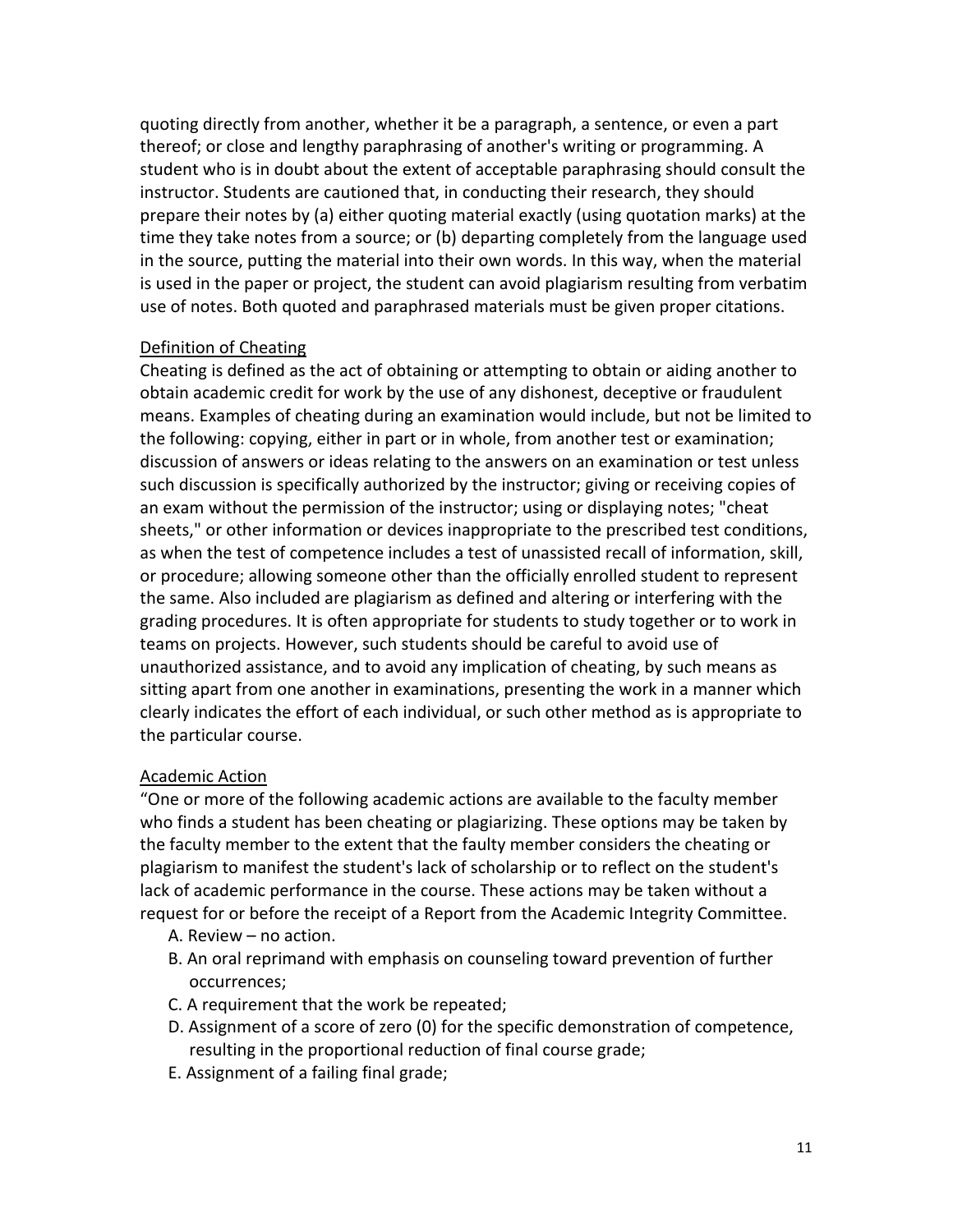F. Referral to the Office of Judicial Affairs for possible probation, suspension, or expulsion."

#### **Withdrawal Policy**

Regulations governing the refund of student fees in the California State University system are prescribed by the CSU Board of Trustees; see California Code of Regulations, Title 5, Education, Section 41802.

#### *Withdrawal during the first two weeks of instruction*

Students may withdraw during this period and the course will not appear on their permanent records.

### *Withdrawal after the second week of instruction and prior to the final three weeks of the regular semester (20% of a non-standard session) of instruction:*

Withdrawals during this period are permissible only for serious and compelling reasons. The approval signatures of the instructor and department chair are required. The request and approvals shall state the reasons for the withdrawal. Students should be aware that the definition of "serious and compelling reasons" as applied by faculty and administrators may become narrower as the semester progresses. Copies of such approvals are kept on file by Enrollment Services.

### *Withdrawal during the final three weeks of instruction:*

Withdrawal during the final three weeks of instruction are not permitted except in cases such as accident or serious illness where the circumstances causing the withdrawal are clearly beyond the student's control and the assignment of an Incomplete is not practical. Ordinarily, withdrawal in this category will involve total withdrawal from the campus except that a Credit/No Credit grade or an Incomplete may be assigned for other courses in which sufficient work has been completed to permit an evaluation to be made. Request for permission to withdraw under these circumstances must be made in writing on forms available from Enrollment Services. The requests and approvals shall state the reasons for the withdrawal. These requests must be approved by the instructor of record, department chair (or designee), college dean (or designee), and the academic administrator appointed by the president to act in such matters. Copies of such approvals are kept on file by Enrollment Services.

### *Limits on Withdrawal:*

No undergraduate student may withdraw from more than a total of 18 units. This restriction extends throughout the entire undergraduate enrollment of a student at CSULB for a single graduation, including special sessions, enrollment by extension, and re-enrolling after separation from the University for any reason. The following exceptions apply:

- Withdrawals prior to the end of the second week of a semester (13%) of instruction at CSULB,
- Withdrawals in terms prior to fall 2009 at CSULB,
- Withdrawals at institutions other than CSULB, and
- Withdrawals at CSULB for exceptional circumstances such as serious illness or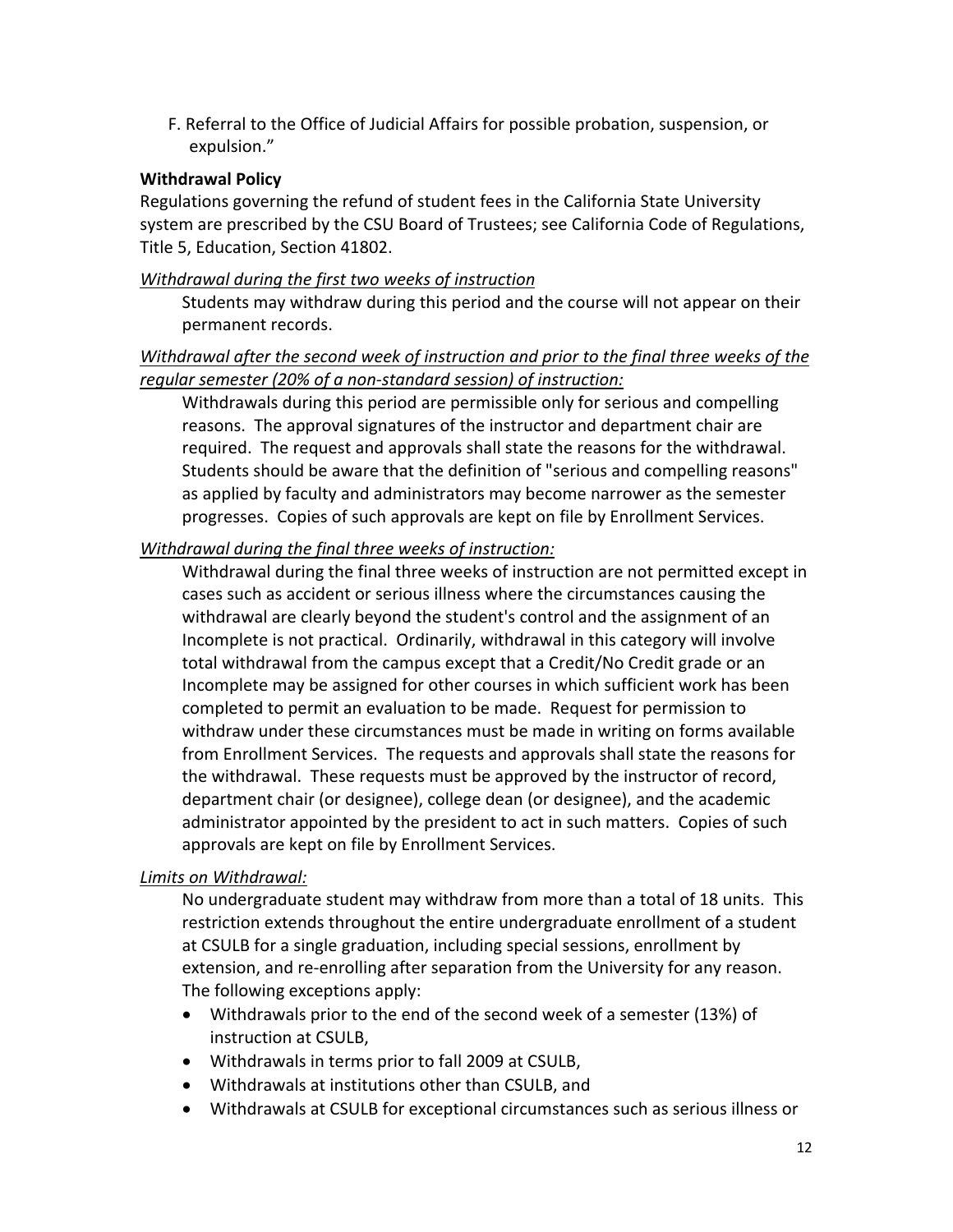accident (the permanent academic record will show these as a WE to indicate the basis for withdrawal).

### *Medical Withdrawal:*

CSULB may allow a student to withdraw without academic penalty from classes if the following criteria are met:

- A completed Medical Withdrawal Form, including any required documentation, is submitted to Enrollment Services before the end of the semester, and
- The student presents evidence to demonstrate that a severe medical or debilitating psychological condition prevented the student from attending and/or doing the required work of the courses to the extent that it was impossible to complete the courses.

# **Campus Behavior**

# Civility Statement

California State University, Long Beach, takes pride in its tradition of maintaining a civil and non-violent learning, working, and social environment. Civility and mutual respect toward all members of the University community are intrinsic to the establishment of excellence in teaching and learning. They also contribute to the maintenance of a safe and productive workplace and overall healthy campus climate. The University espouses and practices zero tolerance for violence against any member of the University community (i.e., students, faculty, staff, administrators, and visitors). Violence and threats of violence not only disrupt the campus environment, they also negatively impact the University's ability to foster open dialogue and a free exchange of ideas among all campus constituencies (CSULB Catalog, AY 2015-2016, p. 855).

### Preferred Gender Pronoun

This course affirms people of all gender expressions and gender identities. If you prefer to be called a different name than what is on the class roster, please let me know. Feel free to correct me on your preferred gender pronoun. You may also change your name for BeachBoard and MyCSULB without a legal name change. To submit a request, go to MyCSULB/Personal Information/Names. If you have any questions or concerns, please do not hesitate to contact me.

# Accommodations for Religious Holidays & Military Service

Students needing special consideration for class schedules due to religious observance or military obligations must notify the instructor at least one week in advance; for those established religious observances, the instructor should be notified during the first week of instruction.